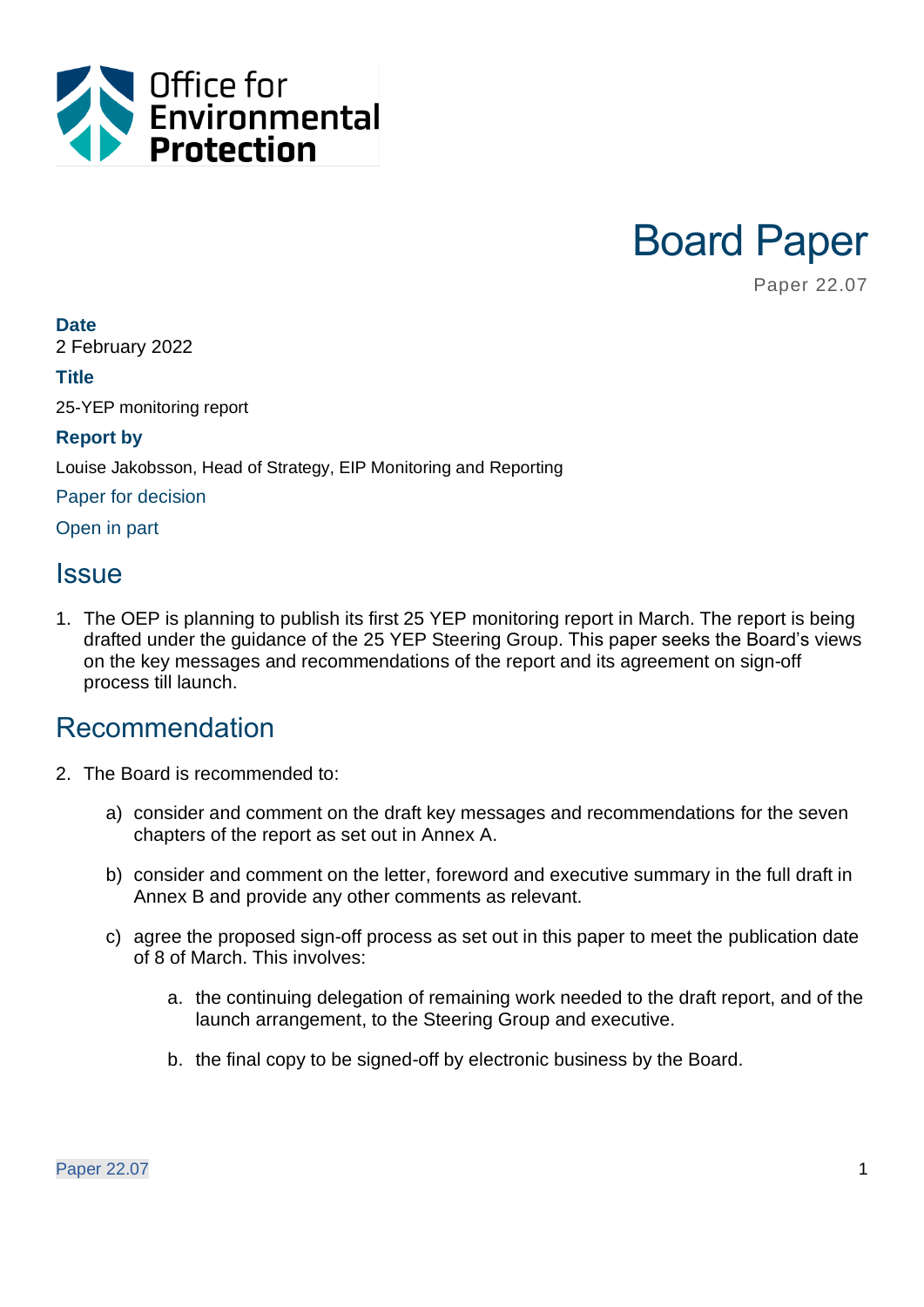# **Background**

- 3. The 25 Year Environment Plan (25 YEP), published in 2018, provides the government's overarching strategy for protecting and improving the environment. It will be updated in a new Environmental Improvement Plan (EIP) in 2023. Part of the OEPs role is to scrutinise progress against the 25 YEP, and subsequent plans.
- 4. The government produces an annual progress report (APR), with the most recent report published in October 2021. Future APRs will be statutory and require a response from the OEP within six months. We intend to publish our first 25YEP monitoring report within the same time frame, ensuring that there is no governance gap on reporting.
- 5. The 25YEP monitoring report was due to be published in January. However, the Steering Group took a decision to postpone the launch to have sufficient time to ensure a high-quality report, and to avoid confusing messaging by having it too closely aligned with the launch of the OEP draft strategy. At its last meeting of 6 January, the Steering Group agreed that the report will be published in the second week of March.
- 6. The 25 YEP monitoring report is being written under the guidance of the 25 YEP Steering Group, with the Board having opportunity to consider and influence the direction of the report. On August 12, the Board agreed on the report's strategic objectives and strategic issues:

#### **Strategic objectives**

- i. Influencing the government to improve the next Environmental Improvement Plan, to be refreshed in 2023
- ii. Influence the way the government reports progress in its 2022 annual report and beyond
- iii. Influencing statutory target setting (due to be set by October 2022)
- iv. Influencing environmental monitoring funding decisions (e.g. Natural Capital and Ecosystem Assessment)

In addition, the report will raise the profile of OEP by:

v. Demonstrating a fraction of our future capability to provide expert, independent and strategic advice and signalling our intent and approach to monitoring.

#### **Strategic issues**

- *i. This section has been redacted as its publication would be prejudicial to the effective conduct of public affairs.*
- 7. With a grounding in the strategic objectives and issues, the report has continued to evolve under the Steering Group's guidance. This has been in response to stakeholder views and feedback from critical friends and peer reviewers, as well as Board comments and steer on the emerging narrative and recommendations at its November meeting. In particular, the strategic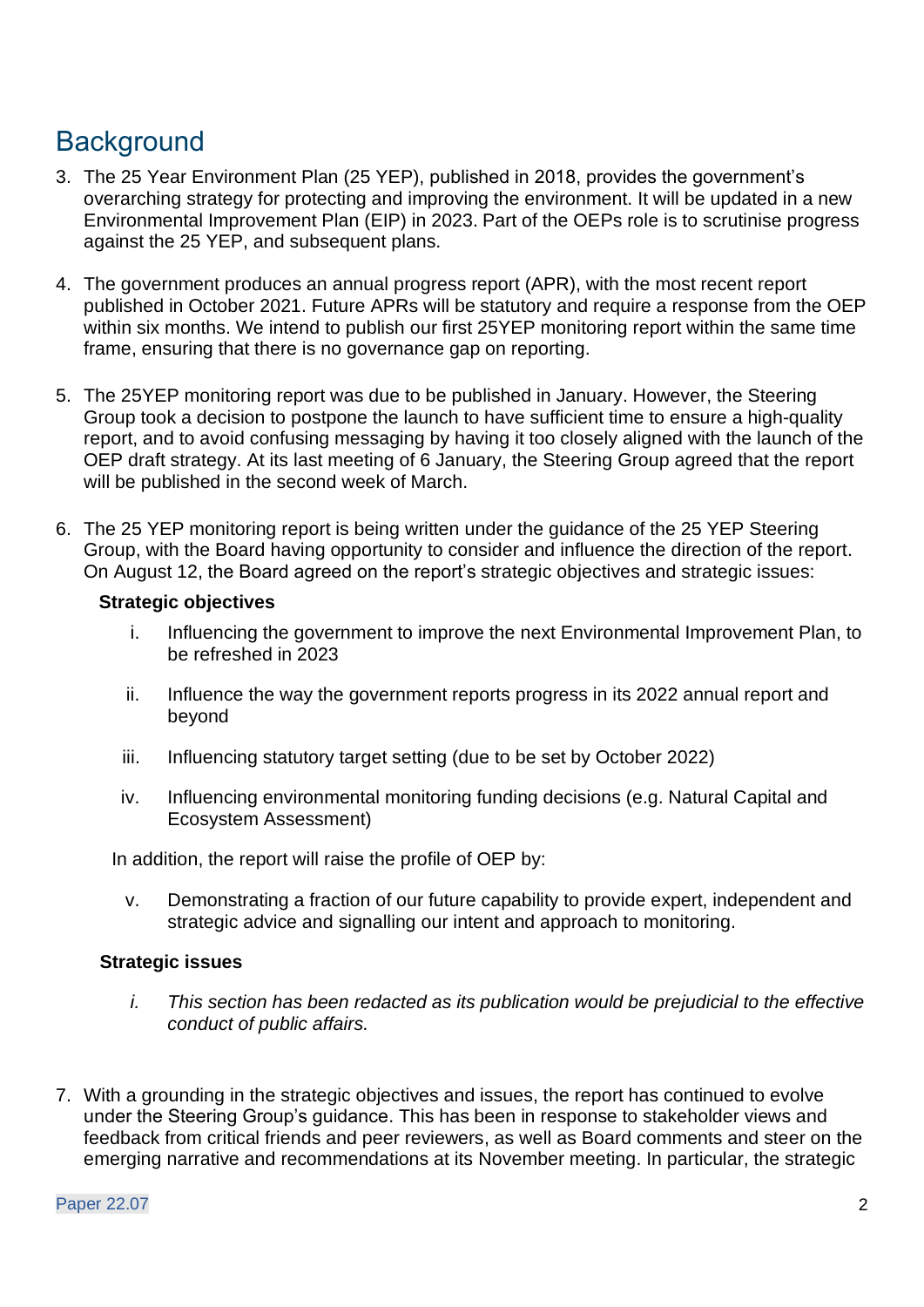issues have been unpacked, leading to the current framing of the report around six building blocks for future plans. These were presented to the Board at its meeting 14 December meeting, as part of discussion of the overall monitoring function.

8. An overview of key messages and recommendation is found in **Annex A.** This is not intended as format for the final report, but is provided to give the Board an overview of the developing report. A complete current draft with foreword and executive summary is included in **Annex B.**

## Analysis

#### Report

- 9. The OEP's first 25 YEP monitoring report will be important for signalling the future direction of the function for scrutinising EIPs and targets (and the APRs), and a vehicle for how it holds government to account. It will be the first publication to make recommendations to the government since the advice on the environmental principles. The reaction to the first report will help to determine the right approach for the monitoring function going forward, and provide lessons learned through its creation.
- 10.The report will need to strike the right tone between being rigorous, independent, ambitious, and constructive to resonate with government and broader stakeholders. It also needs to be accessible. The report is intended to speak to the public and the current narrative, represented and reinforced by others such as the NGOs. It will also need to speak to government, and within this both to the political leadership and the administrative and technical parts of Whitehall.
- 11.The agreed approach of the first report is to provide a high-level stock-take of the current state, rather than a fully-fledged assessment of the government's report and the goals. It will set out building blocks that should be in place for future EIPs to drive meaningful action forward and deliver on the government's stated ambitions for the environment. These were presented to the Board on 14 December who agreed to extending our insights through the six building blocks which are the foundation of our first report.
- *12.This section has been redacted as it contains information for future publication.*

#### Next steps and sign-off

- 13.The report continues to be under active development. Further work is needed to improve the drafting and to refine recommendations and key messages. Additionally, there is work to do around quality assurance, proof reading and the design of (info)graphics and report layout. This work will continue to happen under the guidance of the Steering Group.
- 14.The plan is that the report will be published on the March 8, with a media briefing taking place on March 7 and a virtual public launch event on March 9. A communication strategy and material are being developed together with the communications team. Input, steer and decisions will be sought from the Steering Group as appropriate.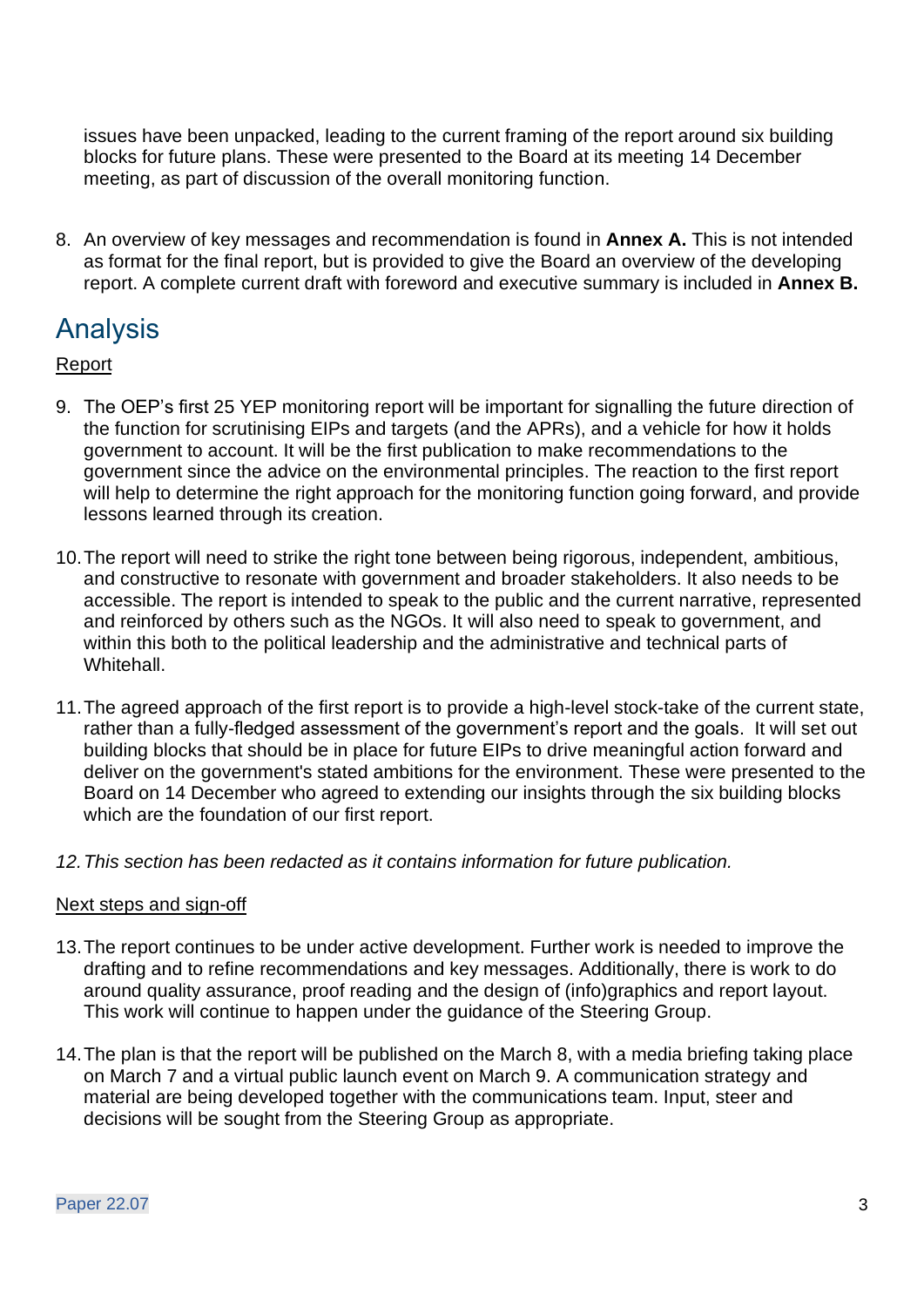15.The Board is asked to continue to delegate further work on the draft as well as launch arrangements to the executive and the Steering Group. However, final sign-off of the report will be sought from the Board, and it is recommended this is done by electronic business to meet the deadline.

#### Remit

16.The remit of the report is England only. We are developing relevant advice for NI and this is discussed in a separate paper (22.08).

### Finance and Resource

- 17.The development of the report and associated engagement and report production is a resource intensive exercise*.* This is currently the focus of the Insights team. This is stretching the team, particularly as it is not at full capacity. It is currently considered manageable, but the Insight team's ability to undertake additional work is limited.
- 18.Launch event activities will cost around £10,000. Additional cost of printing and design will be around £10,000.

### Impact Assessments

#### **Risk Assessment**

- 19.There is a risk that if our main messages are not sufficiently comprehensive, clear, engaging and well-argued, we will not have the impact intended either with government or our broader stakeholders. This is being mitigated by close involvement with the project board and the Steering Group on the development of the report.
- 20.There is a risk that we fail to deliver a high quality product to the time we have set out, particularly if we identify the need for substantial additional work. This is being mitigated by close engagement with the Steering Group, ensuring risks to delivery are flagged and considered by the project board, and the recognition of the report being an organisational priority, allowing for redirection of resources should this be required.

### **Equality Analysis**

21.None identified

# Implementation Timescale

22.The report will enter final stages of design in mid-February, with media launch taking place March 7, publication on March 8 and a public launch event March 9.

### **Communications**

23.We are working with the communications team to develop communications around the launch of the report. A media launch will be held in advance of publication and actively promote the